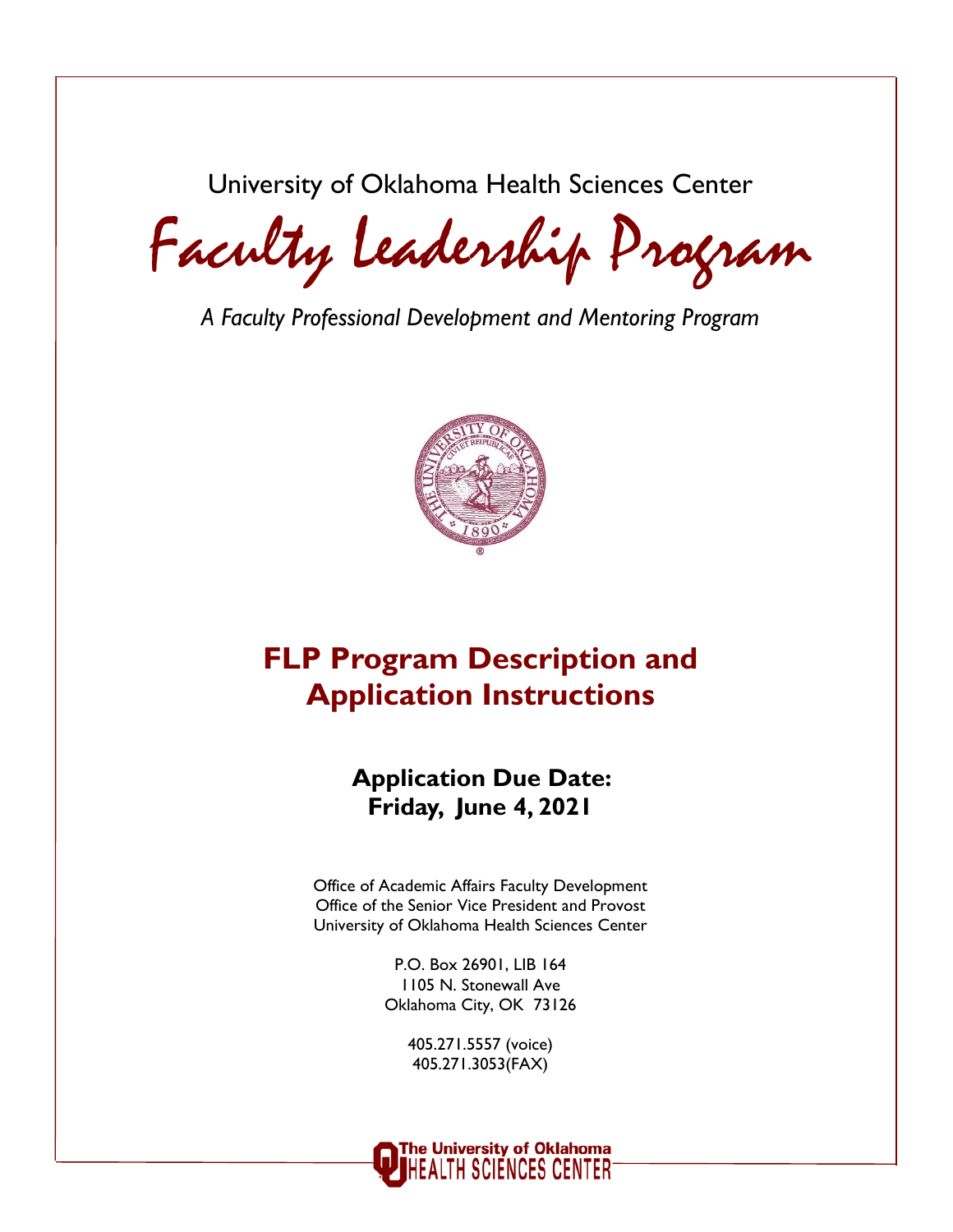### *An Academic Health Sciences Faculty Professional Development and Mentoring Program*

### jointly sponsored by the OUHSC

Office of the Senior Vice President & Provost College of Allied Health College of Dentistry College of Nursing College of Public Health College of Pharmacy College of Medicine OU School of Community Medicine-Tulsa Graduate College

University of Oklahoma Health Sciences Center Office of the Vice Provost for Academic Affairs and Faculty Development P.O. Box 26901 Bird Library Building, Room 164 Oklahoma City, Oklahoma 73126

> Phone: 405-271-5557 Fax: 405-271-3053 Email: facdev@ouhsc.edu

Copyright© 2021 by the University of Oklahoma Health Sciences Center.

#### **The University of Oklahoma is an Equal Opportunity Institution.**

Accommodations on the basis of disability for Faculty Leadership Program participation are available by contacting: Laura Fentem, Program Coordinator, OUHSC Faculty Leadership Program LIB 164, OUHSC OKC Campus, 405-271-5557

The University of Oklahoma, in compliance with all applicable federal and state laws and regulations does not discriminate on the basis of race, color, national origin, sex, sexual orientation, genetic information, gender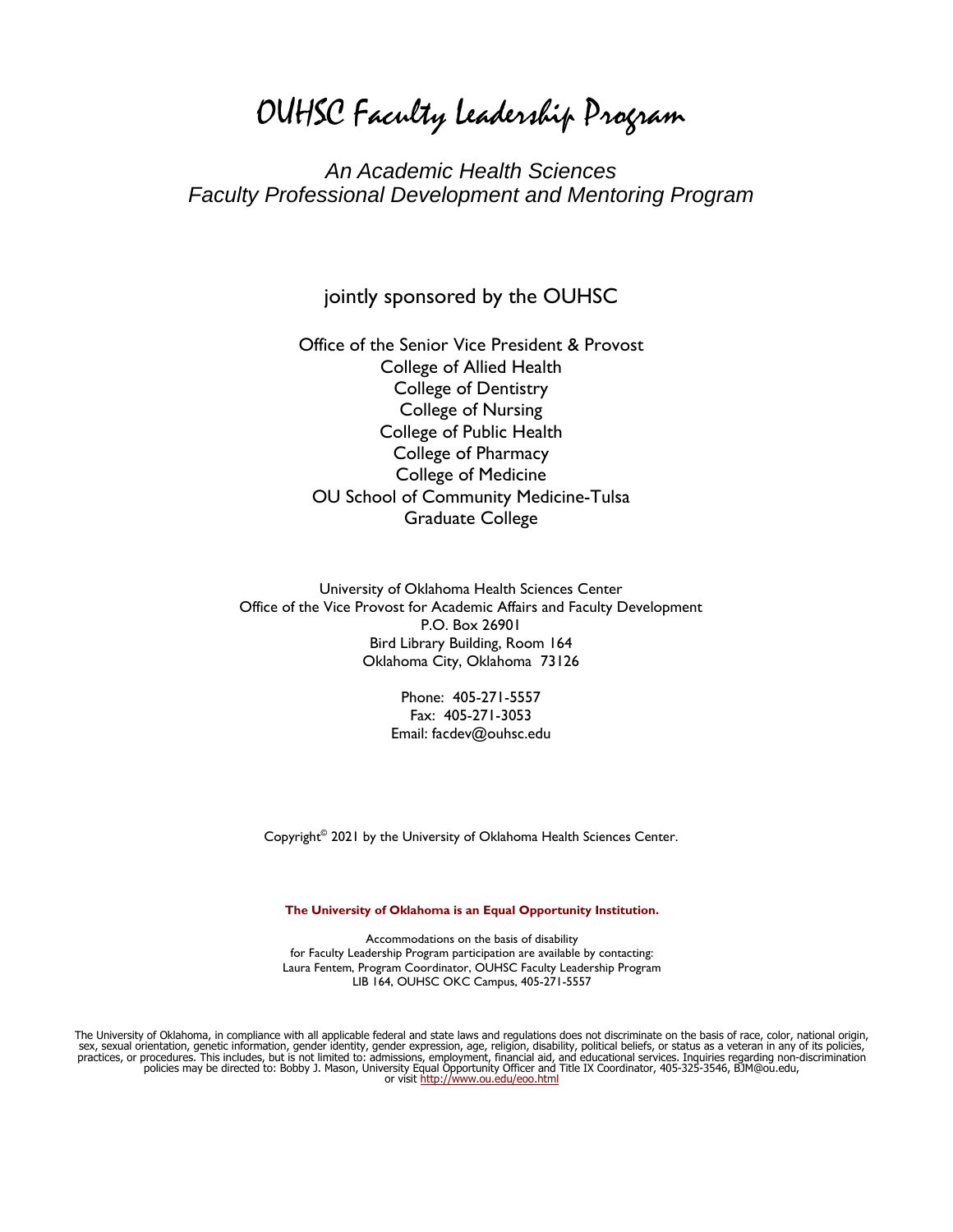

# **Introduction**

The OUHSC Faculty Leadership Program (FLP) is tailored to individual faculty goals within an interprofessional learning community. Established in 1990, FLP is jointly sponsored by the Senior Vice President and Provost and the OUHSC College Deans. Direct access to well-established investigators, academicians, and administrators is an integral part of the Faculty Leadership Program with the intent of increasing early academic career knowledge and self-assessment skills. Integrated seminar sessions introduce early career faculty to useful information about teaching, scholarship and service within the academic health center. Promoting knowledge and skill development for essential areas of faculty responsibility is the program goal. Seminar content is supplemented with opportunities for team building and leadership to enhance personal effectiveness.

FLP Faculty Fellows are expected to develop abilities in critical self-assessment. The 11-month program exposes participants to instructional design methods, student assessment techniques, dimensions of university service, and strategies for developing an individualized educational, clinical/service, and scholarly portfolio. A focus for refining core skills in communication, management, and understanding the impact of university, health sciences, and health care policy on the academic career is provided through the program's leadership dimensions.

Six competency areas serve as a basis for personal mastery and generative learning. Under the broad heading *Professional Academic Skills* are a focus on academic career foundations, communication and negotiation and leadership. These foundation components are linked to procedural knowledge and skills for effectiveness in Teaching, Scholarship, and Service. Together, these program elements introduce and enable FLP Faculty Fellows to investigate traditional and evolving academic career roles. Following is a brief description of each program element.

## **Professional Academic Skills**

### **Academic Career Foundations**

Sessions are designed to develop the participant's personal capabilities central to understanding the culture of the academic health professional community. Objectives center on developing organizational and time management skills, the capacity for self-direction, self– and peer-assessment, and goal setting.

### **Individual Faculty Career Development Plan**

*Setting specific goals for professional development in the core areas of faculty work is a required and mentored element of the program.* An initial Individual Faculty Career Development Plan (IFcDP) meeting will be scheduled within 45-days of beginning the leadership program. Proposed goals are drafted and reviewed with the Program Director (Fall), are negotiated with the Faculty Fellow's sponsor and filed with the FLP office (Winter) as target academic performance benchmarks. Progress is reviewed at mid-course of the program (Spring). The IFcDP primarily focuses on goals for teaching and research/scholarship achievements.

#### **Orientation for New Faculty Fellows**

Program orientation is required for new Faculty Fellows. Sponsors are invited and welcome to attend the orientation program and will receive a separate letter of invitation and agenda. If a new Faculty Fellow is unable to attend orientation, a one-on-one meeting must be scheduled with the Director prior to the first scheduled program seminar.

### **Communication Styles & Skills**

Sessions cultivate participant knowledge and skills in written and oral communication of concepts, ideas, and technical information, and the ability to understand communication styles used by colleagues, students, and/or patients. Fellows complete and receive feedback from the Keirsey Temperament Sorter and about the Myers-Briggs Type Indicator® as tools for assessing personality factors that influence expressive and receptive communication and negotiation approaches.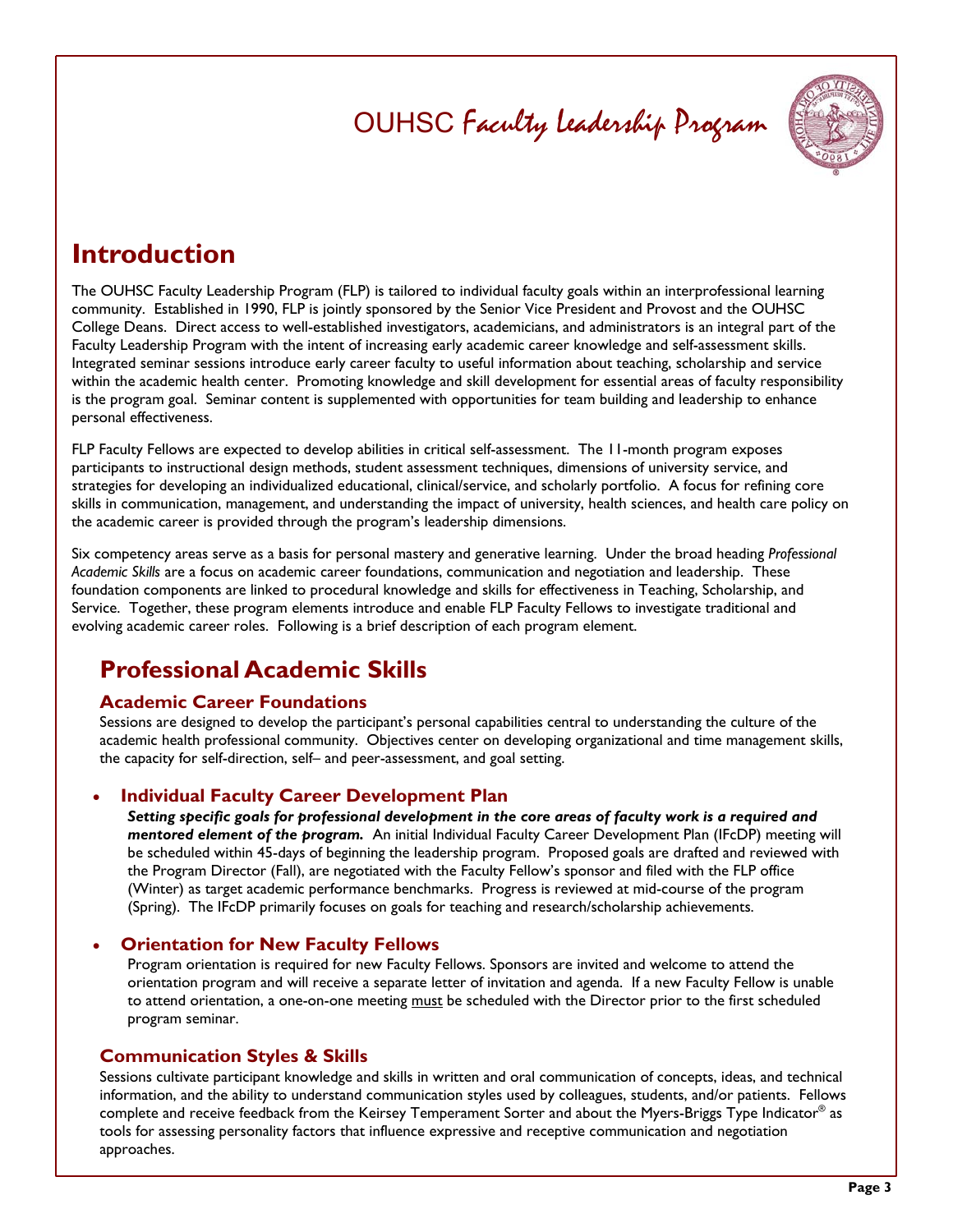

### **Leadership & Policy**

Sessions focus on strategic decision-making, leadership skills, and ethics. Improving participant's understanding of the formal and informal facets of the university include identifying the knowledge and skills needed to manage oneself, others, money, and assessing personnel or facility resources committed to projects and programs. Emphasis is placed on effective skills for principled negotiation.

## **Teaching**

### **Teaching & Learner Assessment**

Sessions identify and enhance participant skills in the preparation, presentation, and assessment of information for learners and understanding instructional methods as a toolkit for improving learning outcomes. Faculty Fellows are guided in development of instructional objectives as tools for teaching and learner assessment, conduct a mini-teaching session and receive written peer feedback. Participants will identify a teaching outcomes "project" and expected outcomes for discussion with their sponsor.

# **Scholarship**

### **Scholarship & Research**

Sessions focus on participant scholarly goals and articulating a personal research agenda to build skills in the development of funding requests in scientific, clinical, and/or educational areas. Developing and refining a research question, identifying research tools, funding sources, and required steps in the research process are discussion elements. Participants identify a scholarly project, research question/hypothesis to address during the program and present as a "Scholarly work-in-Progress" (SiP) to qualify for graduation. The scholarly project and expected outcomes will be noted for discussion with the Faculty Fellow's sponsor, as well as with an assigned FLP Peer Mentor.

Since 2014, through collaboration between the Faculty Leadership Program (FLP) and the Oklahoma Shared Clinical & Translational Resources (OSCTR) Education and Mentoring Program, FLP participants are eligible for selection as an FLP-OSCTR Scholar to receive additional support and mentoring to advance their research. Selection is based in part on the final SiP project developed during participation in the program.

## **Service**

### **Faculty Roles & University Service**

Examines the service dimensions of faculty responsibilities including demonstrating leadership and benchmarking outcomes through service initiatives whether clinical or professional. Faculty Fellows explore how to improve *feed*forward and feedback from service related work (e.g., clinical practice, committee membership, discipline-related service) and identify appropriate service roles that measurable contribute to department and college objectives. Each participant will identify their service "projects" and expected outcomes for discussion with the sponsor.

*Attendance is required at all sessions. FLP Faculty fellows should schedule program dates on their calendars immediately on notification of acceptance. Due to the format of the program, there are no make-up sessions. Missed sessions may jeopardize a candidate's qualifications for graduation.* 

# **Certificate and Graduation**

The program requires 128 professional development hours during an 11-month period. This is approximately 5% of a 50 hour work week. FLP program sessions are scheduled a year in advance and are typically held on Wednesdays. *On seminar program days Faculty Fellows are unavailable for other responsibilities.*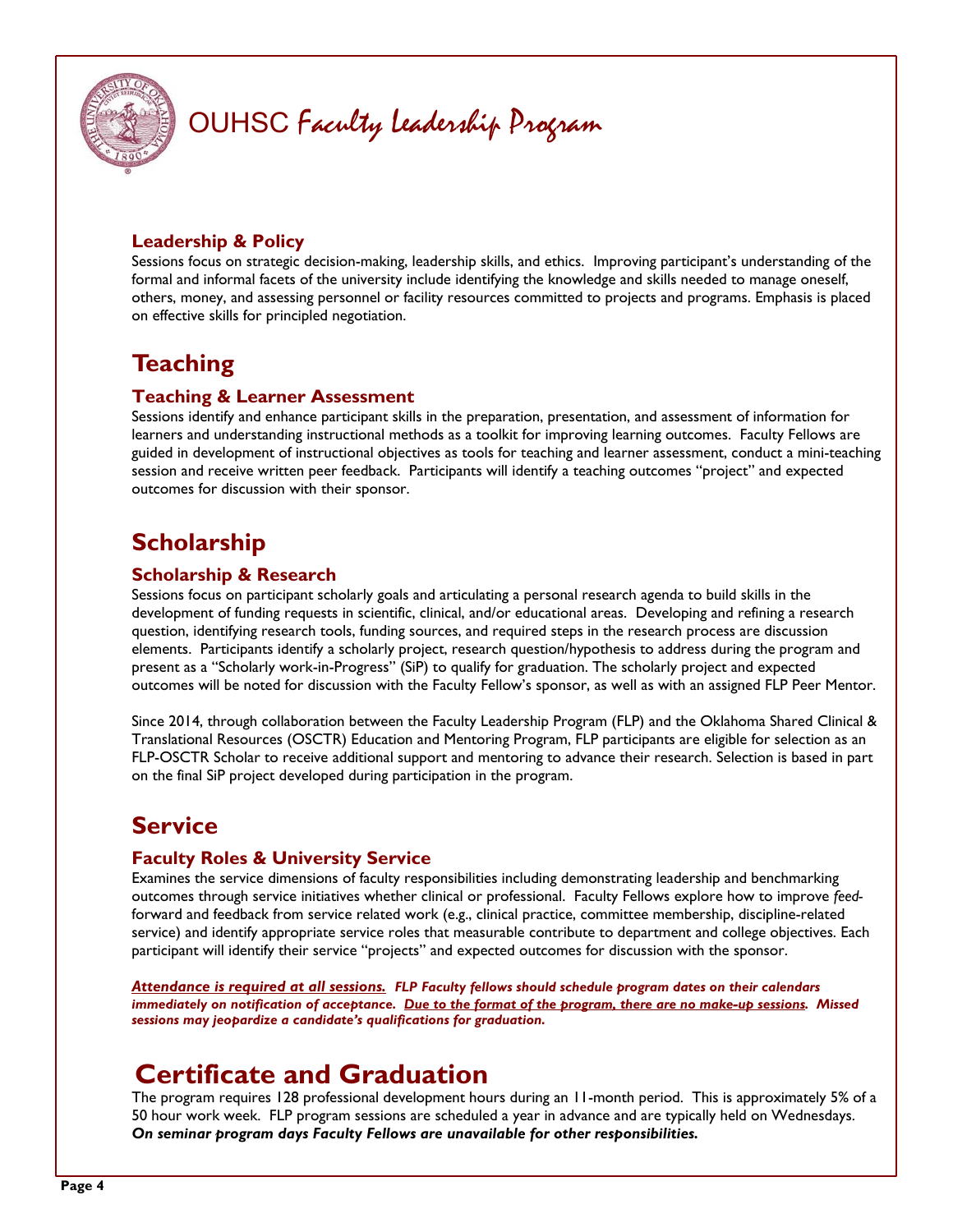

Each FLP Faculty Fellow who completes at least 16 continuing professional development hours will receive a certificate at the end of the program year noting the number of hours completed between September 1 and June 30. Fellows who successfully complete the required program elements (a total of 128 continuing professional development hours and a scholarly project) will receive an additional citation from the University to mark the achievement. *To graduate from the Program, FLP Faculty Fellows must successfully complete the noted required program elements.*

#### **Program Requirements and Schedule**

| September 1, 2021                                | Getting Started: New FLP Faculty Fellow Orientation                                                                                                                                        |
|--------------------------------------------------|--------------------------------------------------------------------------------------------------------------------------------------------------------------------------------------------|
| <b>Scheduled by FLP Program</b><br><b>Office</b> | Setting Goals: Introductory (Fall) and Follow-up (Spring) Individual Faculty Development Plan<br>(IFDP) one-on-one meetings with FLP program director.                                     |
| <b>Scheduled by Faculty Fellow</b>               | Aligning Goals: No later than February 18, 2022 - Following Fall IFDP meeting, Goal Alignment<br>one-on-one between FLP Faculty Fellow and Sponsor/Department Chair                        |
| September 15, 2021                               | <b>Exploring Different Instructional Strategies</b><br>Designing Integrated Curriculum & Assessment                                                                                        |
| <b>October 20, 2021</b>                          | Picking Your Priorities: Time Management/Aligning Career Goals<br>Institutional Issues is Academic Health Centers                                                                          |
| <b>Scheduled by Faculty Fellow</b>               | Schedule four one-on-one meetings with assigned peer mentor to move proposed<br>scholarship-in-progress research project forward during program year.                                      |
| <b>November 17, 2021</b>                         | Using the Keirsey Temperament Sorter-II: Temperament & Personality for Self & Organizational<br>Assessment<br>Developing Teaching Fluency for Self & Learner (Mini-teach and Peer Feedback |
| December 1, 2021                                 | Program Review-Use this day for program related studies<br>Make up day for inclement weather                                                                                               |
| <b>January 19, 2022</b>                          | Framing Your Research & Scholarship. Scholarship in practice.                                                                                                                              |
| February 16, 2022                                | Leadership Communication Skills: Skills for Working With the Media<br>Skills for Giving & Receiving Feedback on Presentation Styles                                                        |
| <b>March 2, 2022</b>                             | Preparing for Academic Advancement<br>Mastering Negotiation Basics                                                                                                                         |
| March 23, 2022                                   | Program Review-Use this day for program related studies<br>Make-up day for inclement weather                                                                                               |
| April 21-22, 2022                                | Welcome to Leadership: Negotiation Advanced Simulation.<br>A Leadership Retreat (off-site/overnight)                                                                                       |
| May 11, 2022<br>May 18, 2022                     | Presenting Your Work: Mastering the 10-Minute Presentation Rehearsal #1<br>Presenting Your Work: Mastering the 10-minute Presentation Rehearsal #2                                         |
| June 1, 2022<br><b>June 2, 2022</b>              | Presentation of Scholarship in Progress<br>Leadership's Next Generation: Certificate and Graduation Program                                                                                |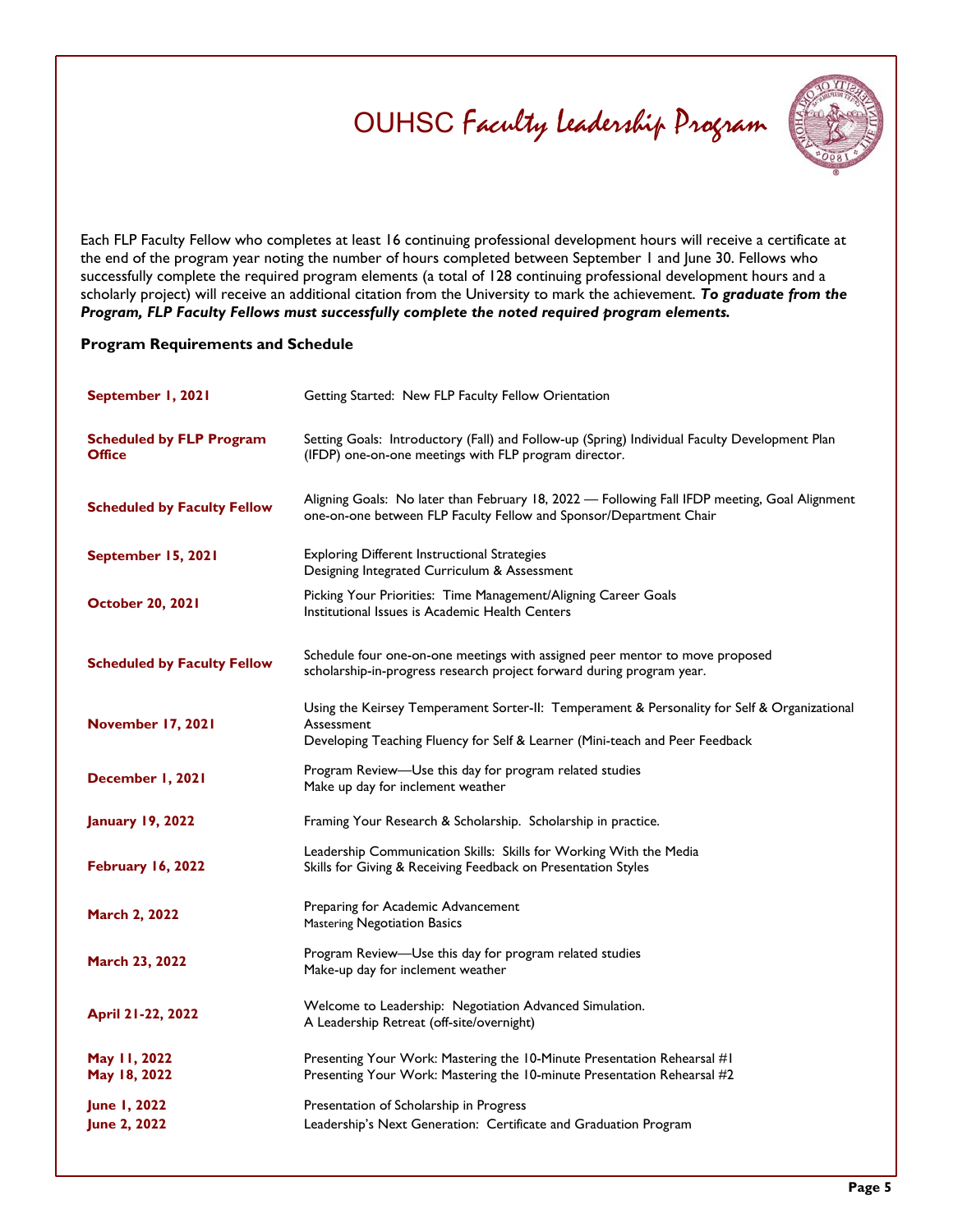

## **Required Program Elements Who Should Apply?**

The Faculty Leadership Program is specifically oriented to early career faculty at the Assistant Professor rank who have been at OUHSC for at least 12 months. Typical candidates are individuals embarking upon their academic careers who the sponsors believe show promise for academic career advancement. Candidates need not be tenure-track faculty. Faculty members from any University of Oklahoma Health Sciences Center (OUHSC) college are eligible to apply. A completed application and a letter of recommendation from the candidate's department chair or dean (e.g., sponsor) are required. Questions are welcome regarding requirements, scheduling, and/or the mentoring roles of department leaders that facilitate a Faculty Fellow's success in the program. Contact Valerie N. Williams, Ph.D., program director for additional information.

## **Nomination & Selection**

Faculty Leadership Program Faculty Fellows are identified through a nomination or application. Selection is based on review of the candidate's application and the sponsor's recommendation letter. The program goal is to convene a balanced class given the backgrounds, goals, and leadership aspirations of the applicant pool and support of the sponsor for the candidate's full participation. Program fees are to be paid by the sponsoring department (not the candidate).

Fellows participate in the 11-month program based on a structured Individual Faculty Career Development Plan (IFcDP) as described below. Enrollment in this professional development and mentoring program is limited. Prompt application is recommended.

## **Program Alumni**

Faculty Fellow candidates are encouraged to speak with colleagues who are alumni of the Faculty Leadership Program. For a listing of Alumni from your college please contact the FLP Coordinator, Elisabeth Ponce-Garcia at 405-271-5557.

### **Tuition**

Tuition for the Faculty Leadership Program Seminar is \$2,250. Tuition is paid by the Faculty Fellows' sponsor and is **due in advance of the August Orientation session**. Tuition covers syllabus materials, reference books, refreshments and meals, meeting space and overnight accommodations for the leadership retreat. Tuition is based on annual expenses; the program can be completed in one year. **Please note: there are no tuition refunds after the start of the program. Sponsoring departments are responsible for tuition, not Faculty Fellows.**

# **Application Checklist**

The completed application includes the following required items:

- Electronic Application form;
- **CV**
- Teaching, Research and Service current experience and goals statement (included as part of application);
- Recommendation letter from the candidate's sponsor (e.g., direct supervisor, department head or dean). The letter should be **forwarded under separate cover or completed online.**